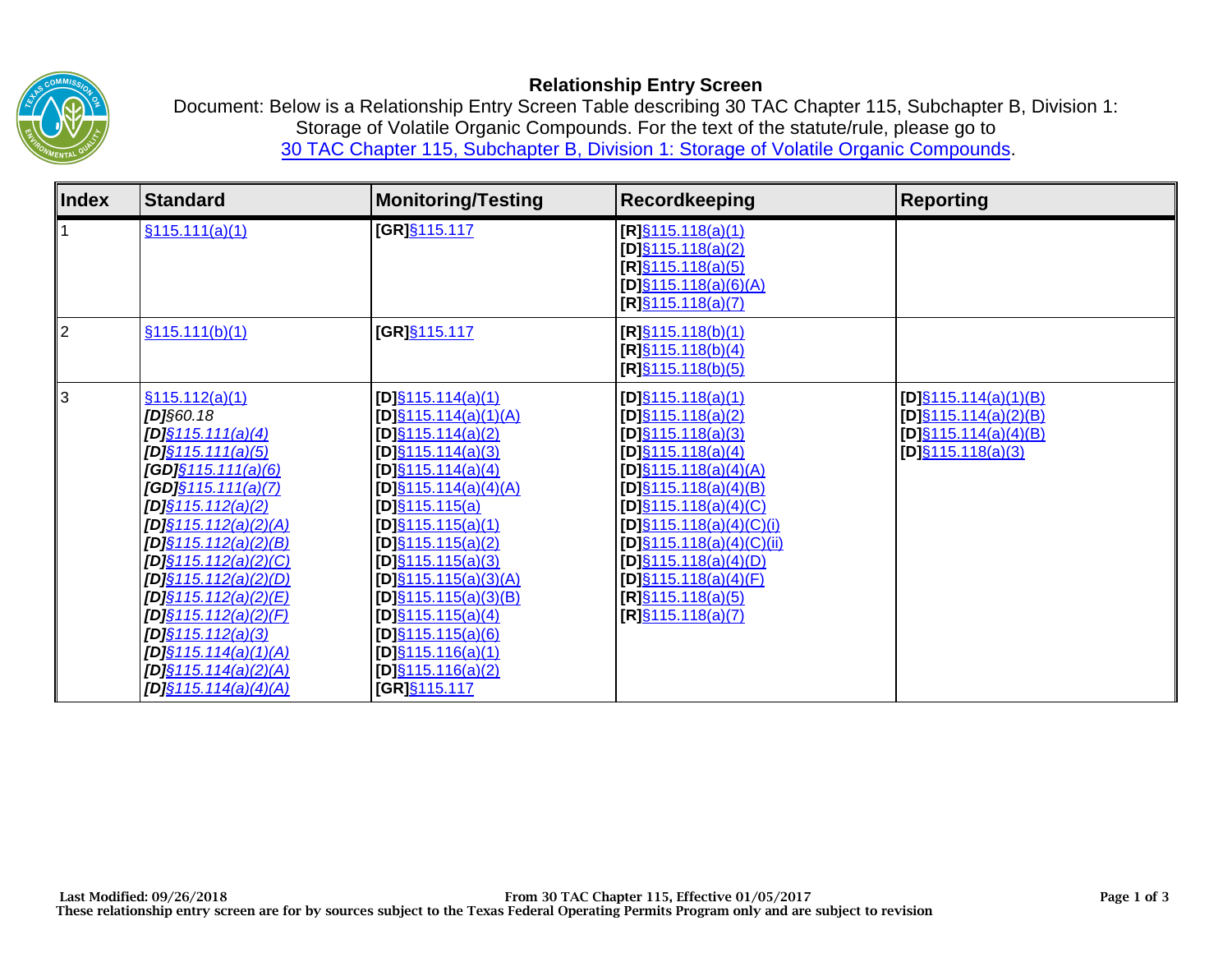| <b>Index</b>    | <b>Standard</b>                                                                                                                                                                                                                                                                                                                                                                                                                                                        | <b>Monitoring/Testing</b>                                                                                                                                                                                                                                                                                                             | <b>Recordkeeping</b>                                                                                                                                                                                                                                                                                                                                         | <b>Reporting</b>                                                                                          |
|-----------------|------------------------------------------------------------------------------------------------------------------------------------------------------------------------------------------------------------------------------------------------------------------------------------------------------------------------------------------------------------------------------------------------------------------------------------------------------------------------|---------------------------------------------------------------------------------------------------------------------------------------------------------------------------------------------------------------------------------------------------------------------------------------------------------------------------------------|--------------------------------------------------------------------------------------------------------------------------------------------------------------------------------------------------------------------------------------------------------------------------------------------------------------------------------------------------------------|-----------------------------------------------------------------------------------------------------------|
| $\vert 4 \vert$ | \$115.112(b)(1)<br>$[D]$ §60.18<br>$[D]$ §115.111(b)(4)<br>$[D]\S 115.111(b)(5)$<br>$[GD] \S 115.111(b)(6)$<br>$[GD] \S 115.111(b)(7)$<br>$IDIS$ 115.112(b)(2)<br>$[D]\S 115.112(b)(2)(A)$<br>$[D]$ §115.112(b)(2)(B)<br>[D] $§115.112(b)(2)(C)$<br>$[D]\S 115.112(b)(2)(D)$<br>[D] $§115.112(b)(2)(E)$<br>$[D]\S 115.112(b)(2)(F)$<br>[D] $§115.114(b)(1)(A)$<br>[D] $§115.114(b)(2)(A)$<br>[D] $§115.114(b)(4)(A)$<br>$[D]\S 115.116(b)(1)$<br>$[D]\S 115.116(b)(2)$ | $[D]$ §115.114(b)(1)(A)<br>$[D]\S 115.114(b)(2)$<br>$[D]$ §115.114(b)(3)<br>$[D]$ §115.114(b)(4)<br>$[D]\S 115.114(b)(4)(A)$<br>$[D]$ §115.115(b)<br>$[D]$ §115.115(b)(1)<br>$[D]$ §115.115(b)(2)<br>$[D]\S 115.115(b)(3)$<br>[GR]115.117                                                                                             | $[D]$ §115.118(b)(1)<br>$[D]\S 115.118(b)(2)$<br>$[D]\S 115.118(b)(3)$<br>$[D]\S 115.118(b)(3)(A)$<br>$[D]\S 115.118(b)(3)(B)$<br>$[D]\S 115.118(b)(3)(C)$<br>[ <b>R</b> ] <sub>§</sub> 115.118(b)(4)<br>$IR$ ] $§115.118(b)(5)$                                                                                                                             | $[D]\S 115.114(b)(1)(B)$<br>$[D]\S 115.114(b)(2)(B)$<br>$[D]\S 115.114(b)(4)(B)$                          |
| 5               | §115.112(c)(1)<br>$[D]\S 115.111(c)(2)$<br>$[GD] \S 115.112(c)(2)$<br>$[GD] \S 1 15.1 12(c)(2)(A)$<br>$[GD] \S 115.112(c)(2)(B)$<br>$[D]\S 115.112(c)(3)$<br>$[D]\S 115.112(c)(3)(A)$<br>$[D]\S 115.112(c)(3)(B)$<br>$[D]\S 115.114(c)(1)(A)$<br>$IDIS$ 115.114(c)(2)(A)                                                                                                                                                                                               | $[D]\S 115.114(c)(1)(A)$<br>$[D]\S 115.114(c)(2)(A)$                                                                                                                                                                                                                                                                                  |                                                                                                                                                                                                                                                                                                                                                              | $[D]\S 115.114(c)(1)(B)$<br>$[D]\S 115.114(c)(2)(B)$                                                      |
| $\overline{6}$  | \$115.112(e)(1)<br>$[D]$ §60.18<br>$[D]$ §115.111(a)(4)<br>$[D]\S 115.111(a)(5)$<br>$[GD]$ §115.111(a)(6)<br>$[GD] \S 115.111(a)(7)$<br>$[D]\S 115.111(a)(9)$<br>$[D]\S 115.111(a)(10)$<br>$[D]\S 115.111(a)(12)$<br>$[D]$ §115.112(e)(2)<br>$[D]\S 115.112(e)(2)(A)$<br>$[D]$ §115.112(e)(2)(B)<br>$[D]\S 115.112(e)(2)(C)$                                                                                                                                           | $[D]\S 115.114(a)(1)$<br>$[D]\S 115.114(a)(1)(A)$<br>$[D]$ §115.114(a)(2)<br>$[D]$ §115.114(a)(3)<br>$[D]$ §115.114(a)(4)<br>$[D]$ §115.114(a)(4)(A)<br>$[GD]$ §115.114(a)(5)<br>$[D]\S 115.115(a)$<br>$[D]\S 115.115(a)(1)$<br>$[D]\S 115.115(a)(2)$<br>$[D]$ §115.115(a)(3)<br>$[D]\S 115.115(a)(3)(A)$<br>$[D]\S 115.115(a)(3)(B)$ | $[D]\S 115.118(a)(1)$<br>$[D]\S 115.118(a)(2)$<br>$[D]\S 115.118(a)(3)$<br>$[D]$ §115.118(a)(4)<br>$[D]\S 115.118(a)(4)(A)$<br>$[D]\S 115.118(a)(4)(B)$<br>$[D]$ §115.118(a)(4)(C)<br>$[D]$ §115.118(a)(4)(C)(i)<br>$[D]\S 115.118(a)(4)(C)(ii)$<br>$[D]\S 115.118(a)(4)(D)$<br>$[D]\S 115.118(a)(4)(E)$<br>$[D]\S 115.118(a)(4)(F)$<br>$[R]$ §115.118(a)(5) | $[D]\S 115.114(a)(1)(B)$<br>$[D]\S 115.114(a)(2)(B)$<br>$[D]\S 115.114(a)(4)(B)$<br>$[D]\S 115.118(a)(3)$ |